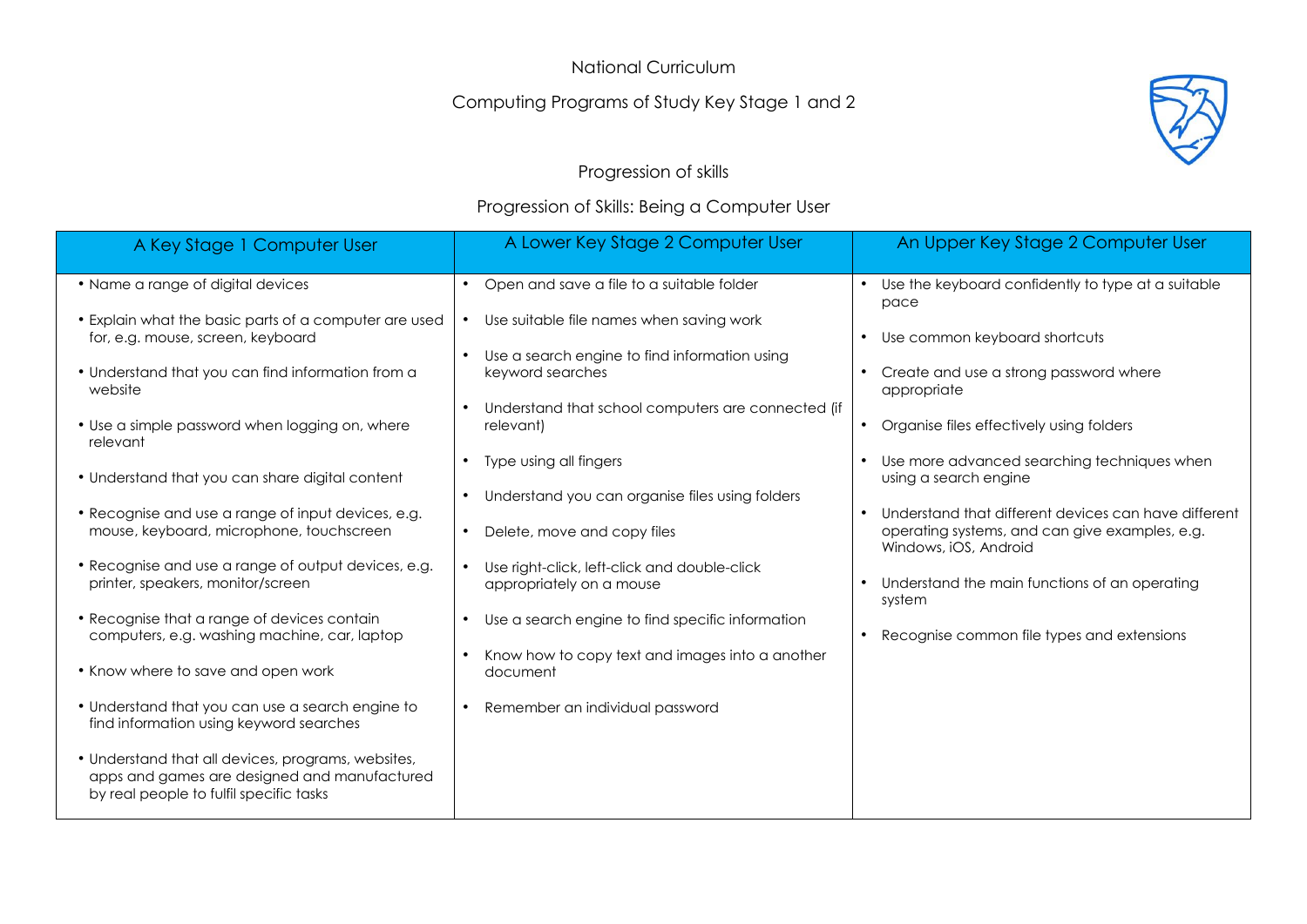| A Key Stage 1 Digital Communicator                                              | A Lower Key Stage 2 Digital Communicator                                             | An Upper Key Stage 2 Digital Communicator                                                                  |
|---------------------------------------------------------------------------------|--------------------------------------------------------------------------------------|------------------------------------------------------------------------------------------------------------|
| • Select media (e.g. images, video, sound) to present<br>information on a topic | • Edit existing media to make new content with an<br>awareness of copyright          | • Identify and use appropriate hardware and software<br>to fulfil a specific task                          |
| • Understand that you can edit and change digital<br>content                    | • Evaluate existing and their own digital content                                    | • Remix and edit a range of existing and their own<br>media to create content                              |
| • Select basic options to change the appearance of<br>digital content           | • Edit digital content to improve it according to<br>feedback                        | • Recognise the audience when designing and creating<br>digital content                                    |
| • Combine media with support to present information,<br>e.g. text and images    | • Design and create digital content for a specific<br>purpose                        | • Understand the benefits of using technology to<br>collaborate with others                                |
| • Apply edits to digital content to achieve a particular<br>effect              | • Collaborate with peers using online tools, e.g. blogs,<br>Google Drive, Office 365 | • Are aware of a range of Internet services, e.g. email,<br>VOIP (Voice Over Internet Protocol e.g. Skype, |
| • Plan out digital content                                                      | • Collect, organise and present information effectively<br>using a range of media    | FaceTime), World Wide Web, and what they do<br>• Select, combine and use Internet services to fulfil a     |
| • Present ideas and information by combining media<br>independently             | • Use a range of tools to edit and enhance media for a<br>particular effect          | purpose                                                                                                    |
| • Talk about what makes digital content good or bad                             |                                                                                      | • Identify success criteria for creating digital content for<br>a given purpose and audience               |
| • Edit digital content to improve it                                            |                                                                                      | • Evaluate their own content against success criteria<br>and make improvements accordingly                 |

# Progression of Skills: Being a Digital Communicator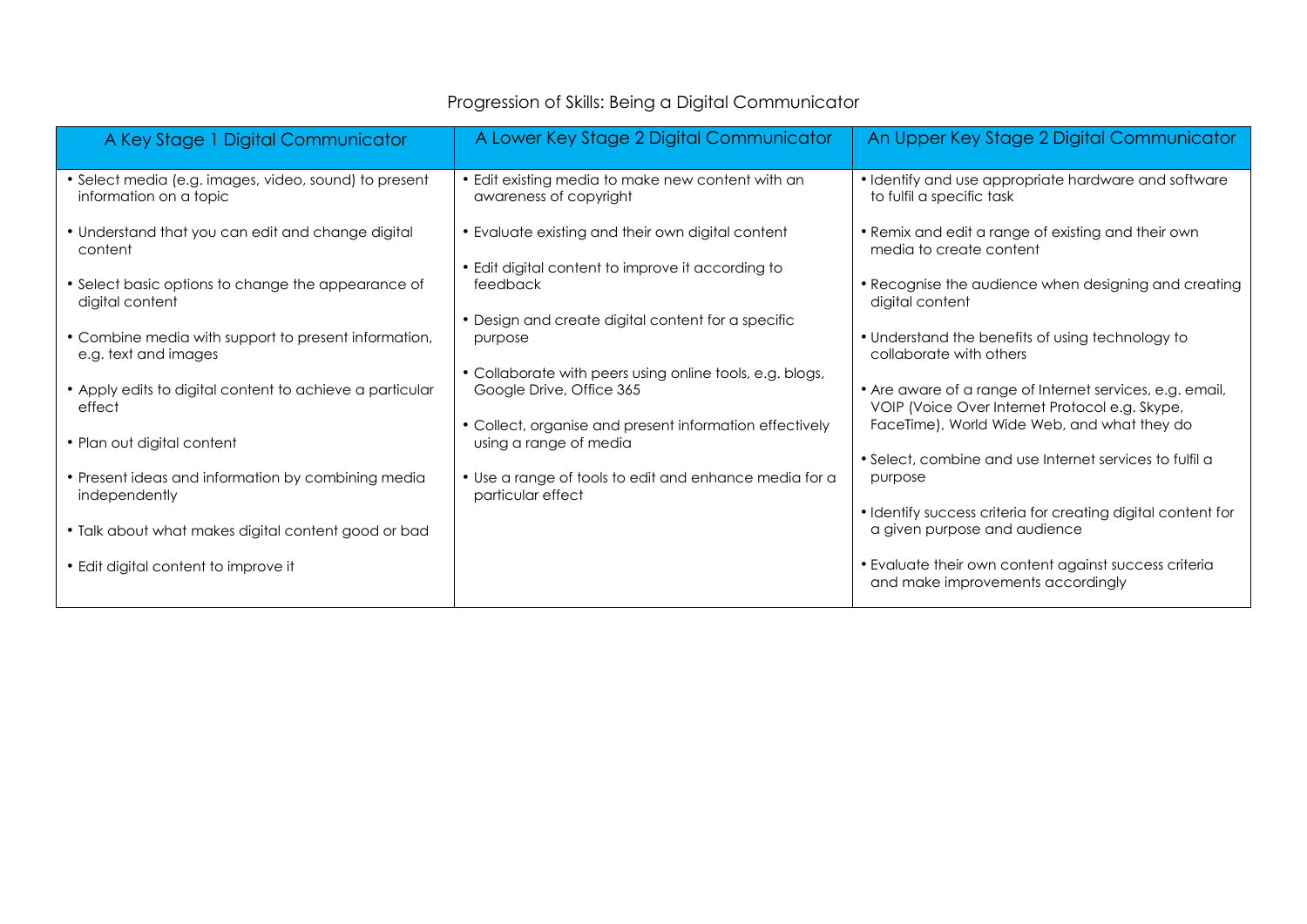## Progression of Skills: Being a Data Handler

| A Key Stage 1 Data Handler                                                           | A Lower Key Stage 2 Data Handler                                                                       | An Upper Key Stage 2 Data Handler                                                            |
|--------------------------------------------------------------------------------------|--------------------------------------------------------------------------------------------------------|----------------------------------------------------------------------------------------------|
| • Identify an object by asking yes/no questions                                      | • Appreciate that different programs work with different<br>types of data, e.g. text, number           | • Appreciate that different programs work with different<br>types of data, e.g. text, number |
| • Recognise charts, tables or branching databases and<br>understand why we use them  | • Explore a record database to find out information                                                    | • Explore a record database to find out information                                          |
| • Explain information shown in a simple chart,<br>pictogram, infographic or database | • Know that there is a difference between data and<br>information                                      | • Know that there is a difference between data and<br>information                            |
| • Use specific software to create simple charts                                      | • Use filters in a database to find out specific information                                           | • Use filters in a database to find out specific information                                 |
| • Collect data on a topic (eye colour, pets etc.)                                    | • Understand the benefits of using a computer to create<br>charts and databases                        | • Understand the benefits of using a computer to create<br>charts and databases              |
| • Present data in a pictogram independently                                          |                                                                                                        |                                                                                              |
| • Identify an object using a branching database                                      | • Understand that information can be stored and<br>shared on the Internet                              | • Understand that information can be stored and shared<br>on the Internet                    |
| • Recognise an error in a branching database.                                        | • Understand that search engines store information in<br>databases                                     | • Understand that search engines store information in<br>databases                           |
| • Create a branching database using pre-prepared<br>images and questions             | • Design a questionnaire and collect a range of data<br>on a theme                                     | • Design a questionnaire and collect a range of data on<br>a theme                           |
| • Find out similar information in different formats, e.g.<br>text, video, audio      | • Enter data into a database package and test                                                          | • Enter data into a database package and test                                                |
| • Explain how different formats communicate<br>information and their benefits        | • Draw conclusions from information stored in a<br>database, table or chart                            | • Draw conclusions from information stored in a<br>database, table or chart                  |
| • Independently plan out and create a branching<br>database                          | • Understand that the Internet is made up of computers<br>from all around the world connected together |                                                                                              |
| • Evaluate a given branching database and suggest<br>improvements                    | • Understand that that school computers are<br>connected together in a network                         |                                                                                              |
| • Understand that the questions you ask are important,<br>when collecting data       | • Understand that we use a web browser to access<br>information stored on the Internet                 |                                                                                              |
|                                                                                      | • Present data in a number of different ways to convey<br>information                                  |                                                                                              |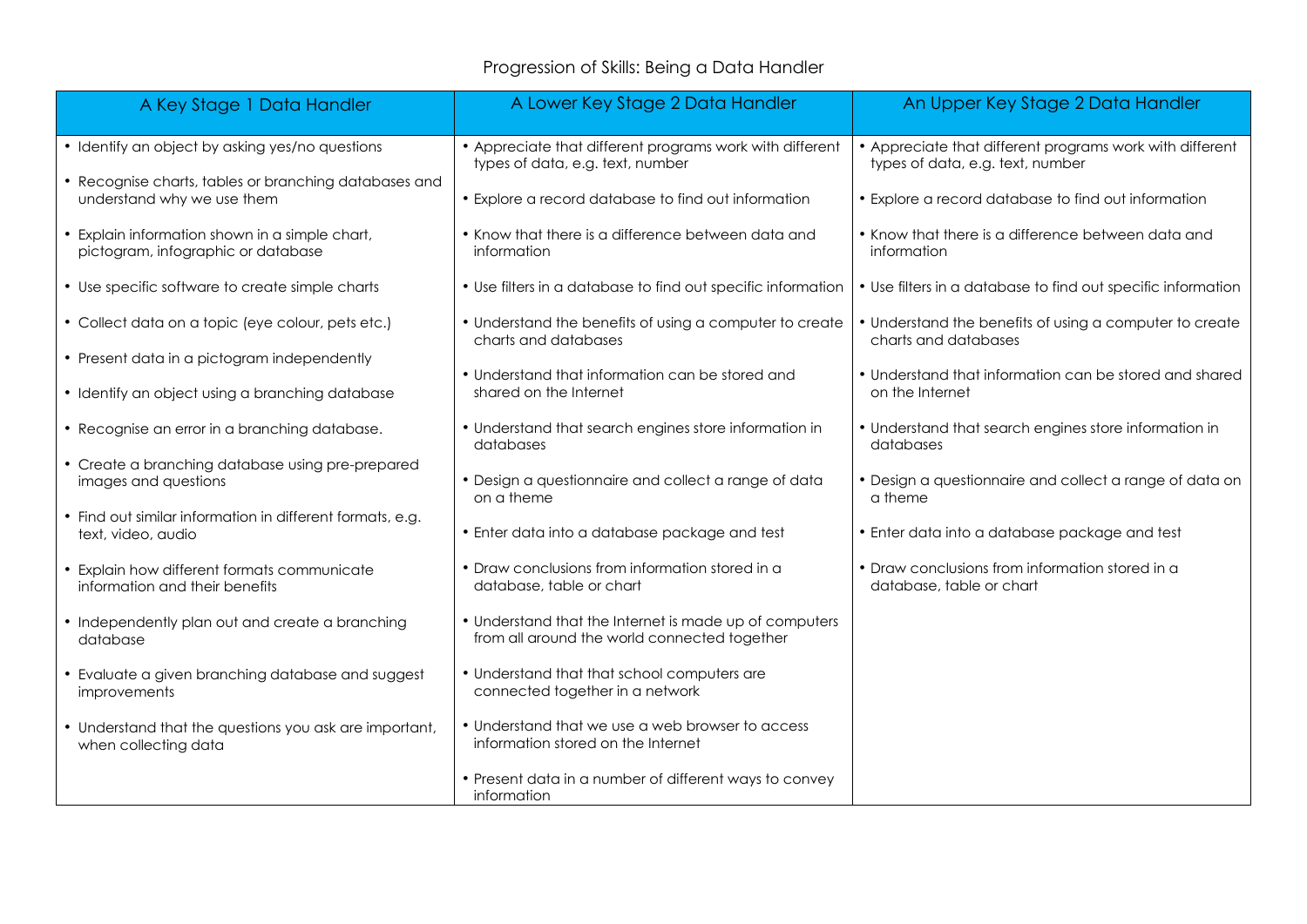## Progression of Skills: Being a Programmer and Computational Thinker

| A Key Stage 1 Programmer and<br><b>Computational Thinker</b>                                 | A Lower Key Stage 2 Programmer and<br><b>Computational Thinker</b>                               | An Upper Key Stage 2 Programmer and<br><b>Computational Thinker</b>                                                  |
|----------------------------------------------------------------------------------------------|--------------------------------------------------------------------------------------------------|----------------------------------------------------------------------------------------------------------------------|
| • Identify and list the steps of a known task in order                                       | • Understand that we can decompose a problem into<br>smaller steps to make it simpler            | . Recognise that different solutions exist for the same<br>problem                                                   |
| • Understand that we control computers by giving them<br>instructions                        | • Remix and change an existing program                                                           | • Predict what will happen in a program or algorithm<br>(e.g. change of output) when the input changes (e.g.         |
| • Create a simple program e.g. to control a floor robot                                      | • Use repetition to make programs more efficient                                                 | sensor, data or event)                                                                                               |
| • Understand what an algorithm is                                                            | • Predict the outcome of a program, e.g. Scratch or<br>Flowol                                    | • Recognise variables in a program                                                                                   |
| • Create a simple algorithm                                                                  | • Use diagrams to represent an algorithm, e.g. a                                                 | • Use two-way selection, i.e. if then else                                                                           |
| • Identify and explain patterns in groups of objects                                         | flowchart                                                                                        | • Create programs including repeat until loops                                                                       |
| • Debug an error in a simple algorithm or program e.g.<br>for a floor robot                  | • Use forever loops in a program                                                                 | • Create simple variables, e.g. to keep score or remove<br>lives in a game                                           |
| • Predict the outcome of a simple algorithm or program                                       | • Create a program using a range of events/inputs to<br>control what happens                     | • Understand the difference between and use if<br>then and if then else Statements                                   |
| • Understand that computers have no intelligence and<br>we have to program them to do things | • Use selection in algorithms and programs, i.e. if<br>then                                      | • Combine a variable with relational operators $(< = >$ ) to<br>determine when a program changes, e.g. if score > 5, |
| • Understand that the order of instructions in an<br>algorithm is important                  | • Decompose a problem and create a solution (sub-<br>routine) for each step                      | say "well done"                                                                                                      |
| • Understand that instructions in an algorithm need to<br>be clear and unambiguous           | • Use procedures in programs to create a sub-routine<br>e.g. a procedure called 'square' in Logo | • Can design a physical computing system that uses<br>sensors, e.g. using a flow chart                               |
| • Evaluate the success of an algorithm or program                                            |                                                                                                  |                                                                                                                      |
| • Identify and correct errors in a given algorithm or<br>program (debugging)                 |                                                                                                  |                                                                                                                      |
| • Use the language if then to describe the<br>relationship between two actions               |                                                                                                  |                                                                                                                      |